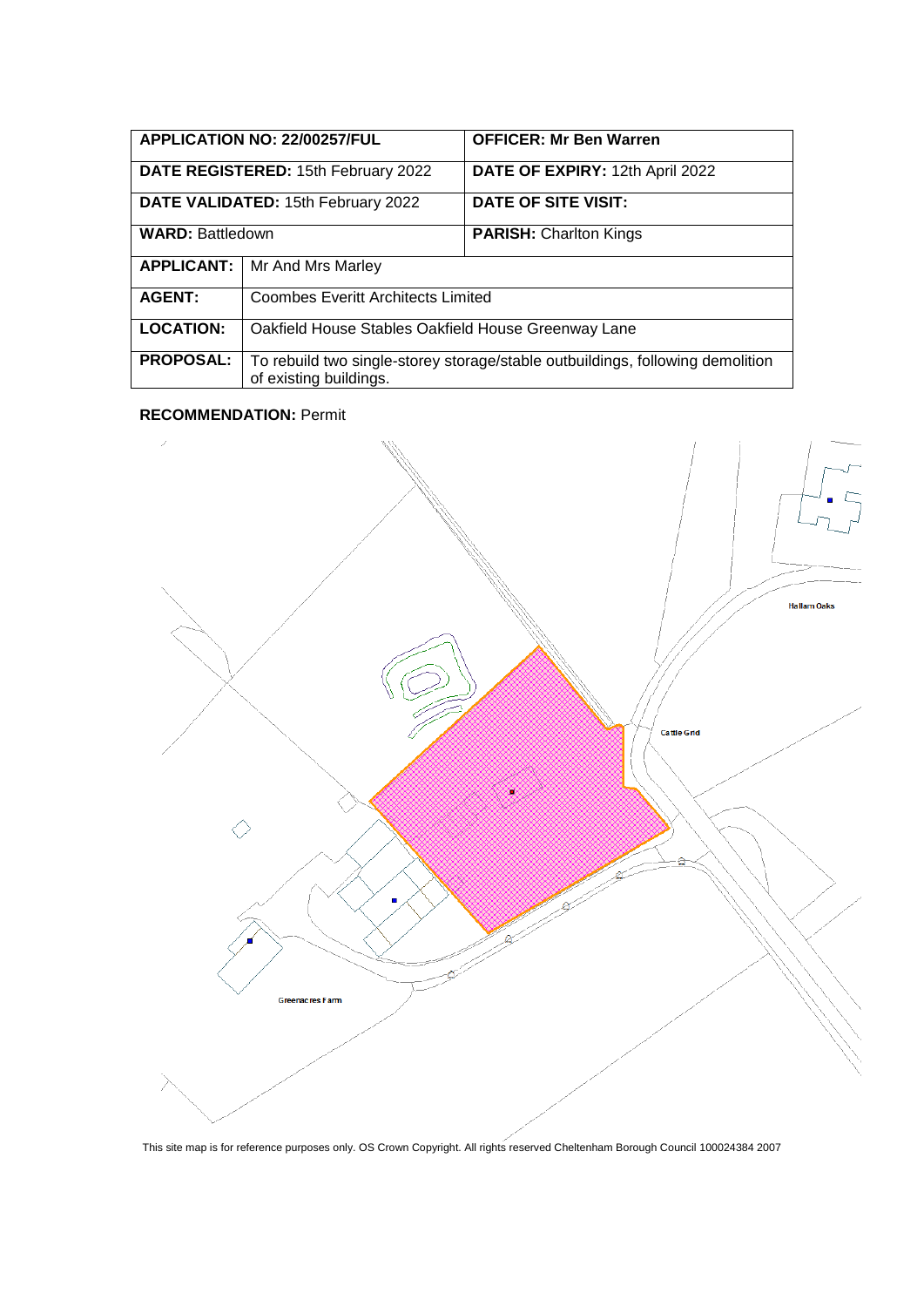# **1. DESCRIPTION OF SITE AND PROPOSAL**

- 1.1 The application site relates to an area of land associated with Oakfield House on Greenway Lane, the land previously accommodated two single storey storage/stable buildings, which have recently been demolished. The application site is located outside of the Principle Urban Area (PUA) and is within the Cotswolds Area of Outstanding Natural Beauty (AONB).
- 1.2 The applicant is seeking planning permission to rebuild two single-storey storage/stable outbuildings, following their earlier demolition.
- 1.3 The application is at planning committee at the request of Councillor McCloskey due to the sites sensitive location within the AONB and previous applications that have already been considered by the committee.

## **2. CONSTRAINTS AND RELEVANT PLANNING HISTORY**

## **Constraints:**

Area of Outstanding Natural Beauty Airport Safeguarding over 45m Parish Boundary Outside of the Principal Urban Area Residents Associations

**Relevant Planning History:**

### **19/01252/FUL 23rd October 2019 REF**

Erection of a single self-build dwelling following the demolition of existing stables.

### **20/00154/FUL 8th April 2020 REF**

Erection of a single self-build dwelling following the demolition of existing stables (revised scheme)<br>**21/01270/FUL** 

**215th October 2021 REF** 

Erection of new stable block and riding manege

## **3. POLICIES AND GUIDANCE**

## **National Planning Policy Framework**

Section 2 Achieving sustainable development Section 4 Decision-making Section 12 Achieving well-designed places Section 14 Meeting the challenge of climate change, flooding and coastal change Section 15 Conserving and enhancing the natural environment

## **Adopted Cheltenham Plan Policies**

D1 Design L1 Landscape and Setting SL1 Safe and Sustainable Living GI2 Protection and replacement of trees GI3 Trees and Development

#### **Adopted Joint Core Strategy Policies**

SD3 Sustainable Design and Construction

- SD4 Design Requirements
- SD6 Landscape
- SD7 The Cotswolds Area of Outstanding Natural Beauty

SD9 Biodiversity and Geodiversity

SD14 Health and Environmental Quality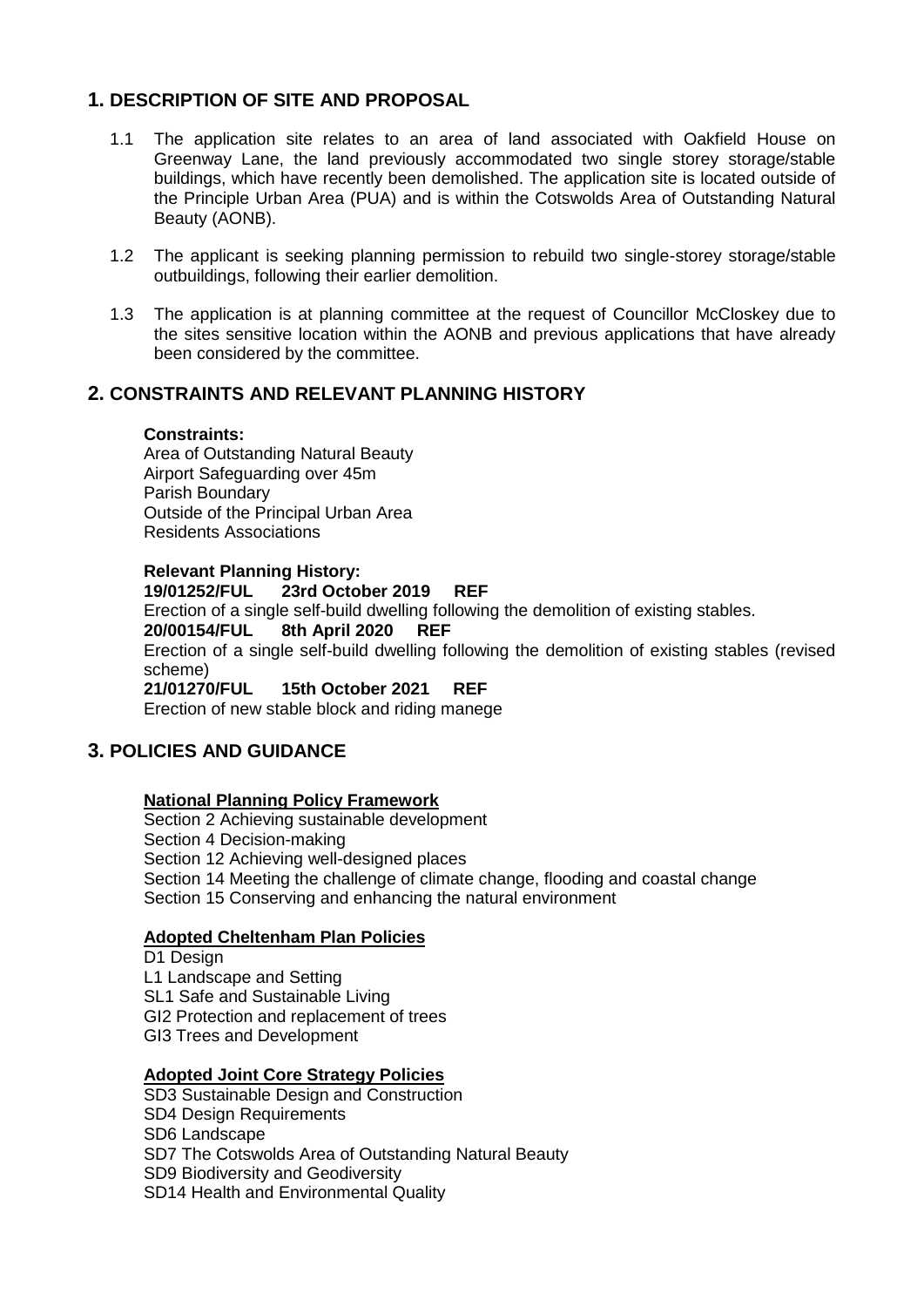INF1 Transport Network INF2 Flood Risk Management

## **Other**

Cotswold AONB Management Plan 2018-23

## **4. CONSULTATIONS**

**Cheltenham Civic Society** - *8th March 2022* NEUTRAL

The Planning Forum strongly objects to the proposed planting of laurel trees. This is inappropriate in a rural setting and especially in the AONB. Laurel is toxic to horses.

As the applicant is rebuilding from scratch, having demolished the original stables, there is the option to rebuild in a material which is more sympathetic to the surroundings than sheet metal, subject to planning approval. More details should be specified in terms of materials. The materials should be specified as a condition to ensure they are suitable for the site.

Given the sensitivity of the site, and its history, it is essential that this project is implemented in precisely the form that is approved, and that this is followed up by planning enforcement officers.

### **Tree Officer** - *7th March 2022*

22/00257/FUL Greenway Lane Oakfield House Stables

The CBC Tree Section does not object to this application providing the following can be agreed:

- 1) A Method Statement for the demolition of the existing out building is submitted and agreed.
- 2) The foundation for the new stable block utilises existing foundations. Should this not be possible, a no-dig (eg pile and beam or raft) foundation type will be necessary where the proposed build is within the Root Protection Area of the existing nearby oak.
- 3) On no account should the route of any underground services by routed through the Root Protection Area of the oak tree.
- 4) An appropriate landscape plan should be drawn up showing new tree planting. The Coombes Everitt Architect Plan showing the planting of laurel trees is inappropriate. New appropriate species (eg oak, beech, hornbeam) trees should be submitted and agreed. This should be drawn up by a landscape architect or arboriculturist and should include details such as species, size, location, tree pit details etc. If the proposed laurel trees specified on the proposed Block Plan were planted and subsequently established they would likely kill the horses should they eat the foliage, fruit etc. All new planting must be contained within a corale to protect them from grazing horses. The specification of this corale must be described within the landscape plan.

Points 1-3 should protect the adjacent oak tree from significant damage in line with CBC Local Plan Policy GI2+3

## **GCC Highways Planning Liaison Officer** - *8th March 2022*

Gloucestershire County Council, the Highway Authority acting in its role as Statutory Consultee has undertaken a full assessment of this planning application. Based on the appraisal of the development proposals the Highways Development Management Manager on behalf of the County Council, under Article 18 of the Town and Country Planning (Development Management Procedure)(England) Order, 2015 has no objection. The justification for this decision is provided below.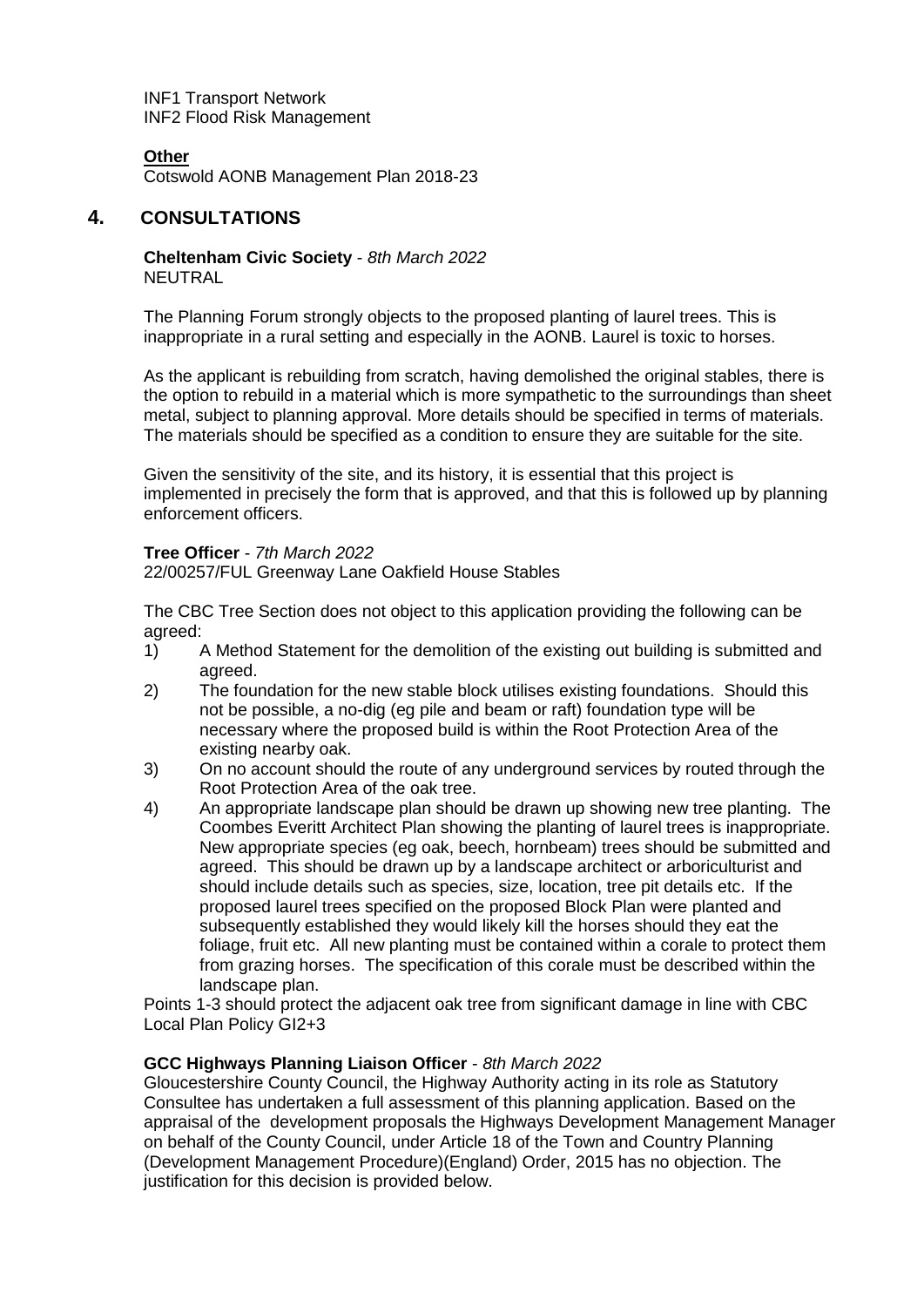The proposal is not perceived to result in an unacceptable impact on highway safety, nor a severe residual cumulative impact on the road network.

The Highway Authority has undertaken a robust assessment of the planning application. Based on the analysis of the information submitted the Highway Authority concludes that there would not be an unacceptable impact on Highway Safety or a severe impact on congestion. There are no justifiable grounds on which an objection could be maintained.

The Highway Authority therefore submits a response of no objection.

#### **Building Control** - *15th February 2022*

The application will require Building Regulations approval. Please contact Cheltenham and Tewkesbury Building Control on 01242 264321 for further information.

### **Parish Council** - *8th March 2022*

Comment:

Given the site's location in the AONB, an alternative roofing material to steel sheet would be better suited.

As the access is shared with other properties, we would ask that if consent is given, a condition be made that free and unhindered access on the access track must be maintained at all times.

**Gloucestershire Centre For Environmental Records** - *24th February 2022* Bio Diversity report available in Documents tab.

## **5. PUBLICITY AND REPRESENTATIONS**

- 5.1 11 letters were sent to neighbouring land users and a site notice was displayed, 4 letters of representation have been received in response to this public consultation process, this includes one general comment, which related to the land designations that were published on public access, a comment which supports the principle of the development, but questions the choice of materials and discusses the planting, and two letters of objection, where the concerns relate to the following:
	- Impact on the AONB and landscape
	- Impact on wildlife and bio-diversity
	- Light pollution
	- Development outside of the PUA
	- Access

## **6. OFFICER COMMENTS**

#### 6.1 **Determining Issues**

6.2 The main considerations of this application are principle, design, impact on neighbouring amenity, impact on the AONB, impact on existing trees, highway safety and impact on wildlife.

### 6.3 **The site and its context**

6.4 The application site is an area of land which is associated with Oakfield House, which is located on Ashley Road, however, the site has its own vehicular access from Greenway Lane. The site previously consisted of two relatively dilapidated storage/stable buildings,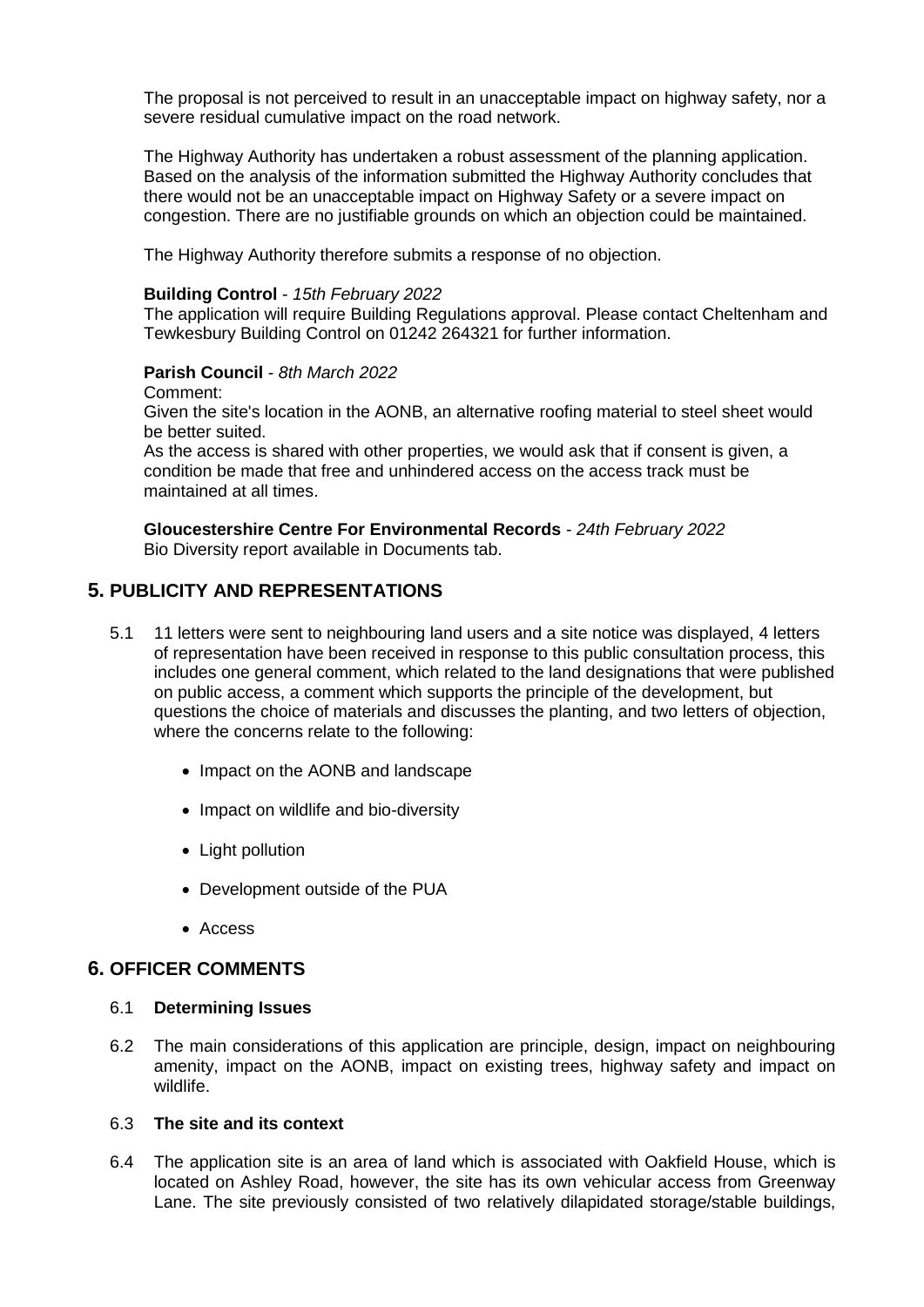however these have recently been demolished. The site is located outside of Cheltenham's PUA and is wholly within the Cotswolds AONB.

6.5 Directly adjacent to the application site is the neighbouring site occupied by 'Greenacres Farm', but generally the immediate locality is open land with dispersed settlements which are generally large detached dwellings sat within generous plots.

### 6.6 **Planning History**

6.7 The application site has been the subject of three recent planning applications; 19/01252/FUL, 20/00154/FUL and 21/01270/FUL, the first two applications sought consent for the erection of a new dwelling on the site, both applications were refused at committee due to harm to the AONB, subsequent appeals were also dismissed for these applications. The latest application (21/01270/FUL) sought consent for a new stable block and riding manege, which was also refused at committee.

### 6.8 **Principle, design and impact on AONB.**

6.9 Policy SD7 of the JCS states:

*'All development proposals in or within the setting of the Cotswolds AONB will be required to conserve and, where appropriate, enhance its landscape, scenic beauty, wildlife, cultural heritage and other special qualities. Proposals will be required to be consistent with the policies set out in the Cotswolds AONB Management Plan.'*

Paragraph 172 of the NPPF states:

*'Great weight should be given to conserving and enhancing landscape and scenic beauty in National Parks, the Broads and Areas of Outstanding natural Beauty, which have the highest status of protection in relation to these issues.'*

6.10 The refusal reason given by committee for the most recent application on this site (application number 21/01270/FUL) was:

'The development would not conserve nor enhance the Cotswold AONB and would lead to both adverse landscape and visual change in the local area, including negative impacts on the Public Right of Way (PROW) to the immediate east of the site and would alter the existing rural character of the site and surroundings.'

- 6.11 The previous proposals were all considered to be contrary to the NPPF (para 176), Joint Core Strategy policy SD7, the Cotswold AONB Management Plan 2018-23 and the relevant saved policies of the Local Plan. The appeal inspector's comments on the earlier applications stated that the main issue of development on this site is the effect of the proposal on the character and appearance of the area, including the Cotswold AONB and the adjacent public right of way. The inspector identified that the key characteristic of the site is 'open sloping pastoral landscape' which would be 'clearly sensitive to change'.
- 6.12 This current application proposes the erection of two single storey buildings that include an outbuilding/store and stable block, which are proposed to replace the structures that were recently demolished. The replacement buildings are to be located in the same position as the previous buildings and are generally of a similar scale and form to the buildings that were demolished. The proposed works also includes the laying out of a small area of hardstanding to provide access to these new buildings.

Officers are of the opinion that the location of the application site is conducive to accommodating a replacement stable block and associated outbuilding, and consider this proposal to be wholly appropriate in this rural location.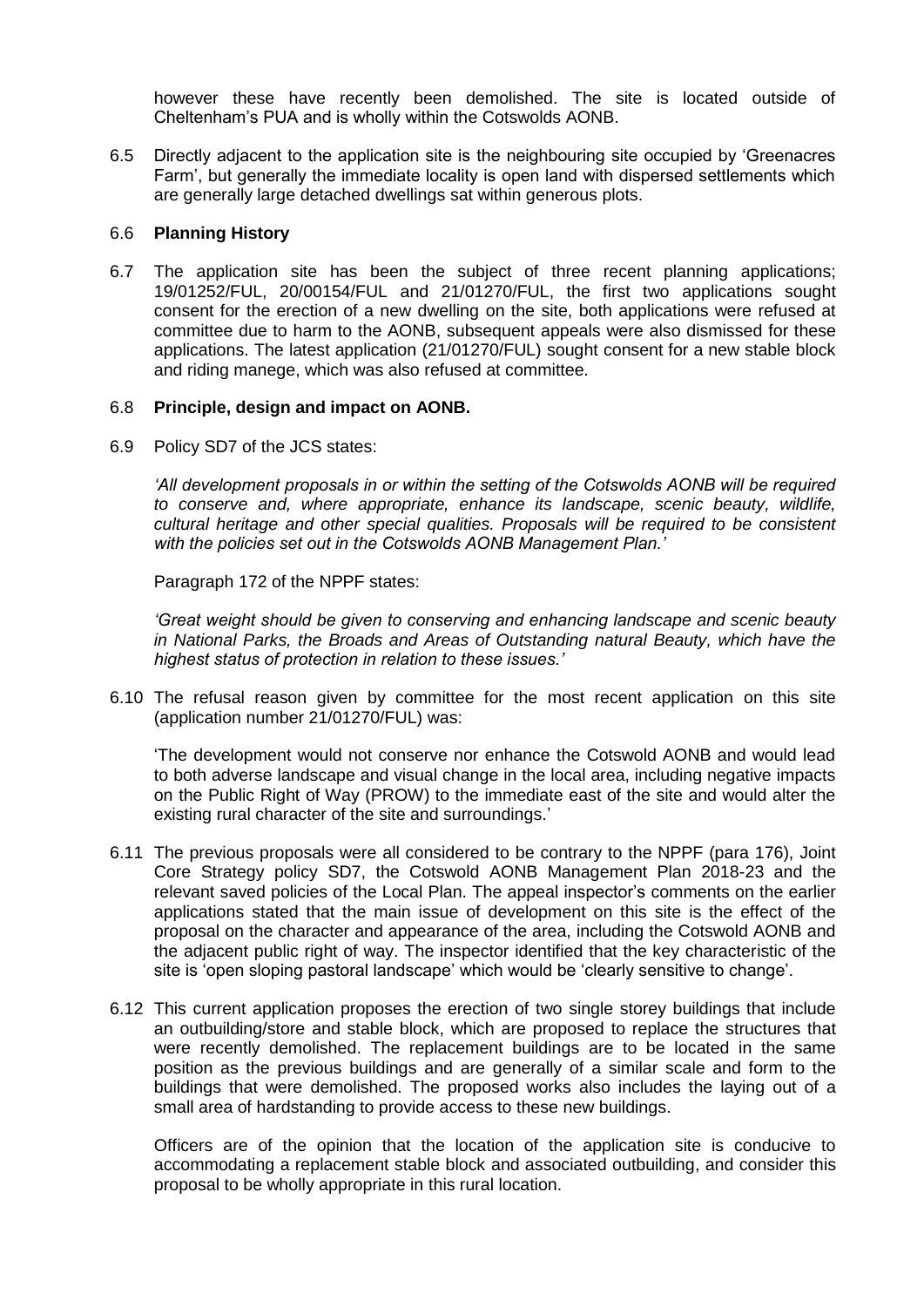6.13 Whilst officers accepted the scale, form and general design of the proposed new buildings to be acceptable, officers raised concerns regarding the proposed use of materials, specially relating to the proposed use of block work and the sheet metal proposed for the cladding and roofing material, these concerns were also raised by the Civic Society and Parish Council.

Amendments have been sought and revised plans have been submitted for consideration. The revised plans show a change to the materials and the elevations now show a stone plinth detail, timber cladding and a dark colour metal roof material. Officers consider these revised materials to be acceptable and appropriate in this location.

6.14 As the proposed new buildings will be of a similar scale and form, and located in the same position as the previous buildings, and having secured revised plans to address concerns regarding the facing materials, it is not considered that this development would result in any adverse landscape or visual change in the local area, and is not considered to negatively affect the Public Right of Way which runs to the east of the site. This assessment aligns with the appeal inspectors previous comments which suggested that the re-construction of stables on this site would conserve and enhance the AONB.

Officers are therefore of the opinion that the application is in accordance with Cheltenham Plan policy D1, JCS policy SD4 and SD7, and the Cotswold AONB Management Plan 2018 -23.

- 6.15 Two conditions are considered necessary in order to ensure the works do not cause harm to the character of the area, these include:
	- Restriction on external lighting
	- Personal permission for the use of the facilities

## 6.16 **Impact on neighbouring property**

6.17 Due to the scale of the proposed development, its position within the plot and the relationship with neighbouring land users, the proposal is not considered to result in any unacceptable impact on neighbouring amenity. The proposal is therefore considered to be compliant with Cheltenham Plan policy SL1 and Adopted JCS policy SD14.

#### 6.18 **Access and highway issues**

- 6.19 The development does not propose the introduction of a new or altered access, but will utilise the existing access and gate which is located just off the access track, leading from Greenway Lane.
- 6.20 Gloucestershire Highways have reviewed the details of the application and have provided their comments which can be read above. No objection has been raised, the proposal is not considered to result in any unacceptable access or highway safety implications and is therefore considered to be compliant with JCS policy INF1.

### 6.21 **Trees / landscaping**

6.22 Prior to this application being submitted, the applicant has carried out a scheme of tree and hedge planting at the site, this includes the planting of a new native species hedgerow along the eastern, southern and western boundaries of the application site, the addition of a Laurel tree in the south eastern corner of the site and the planting of 14 laurel trees planted in the field to the north of the application site, which is also within the applicants ownership.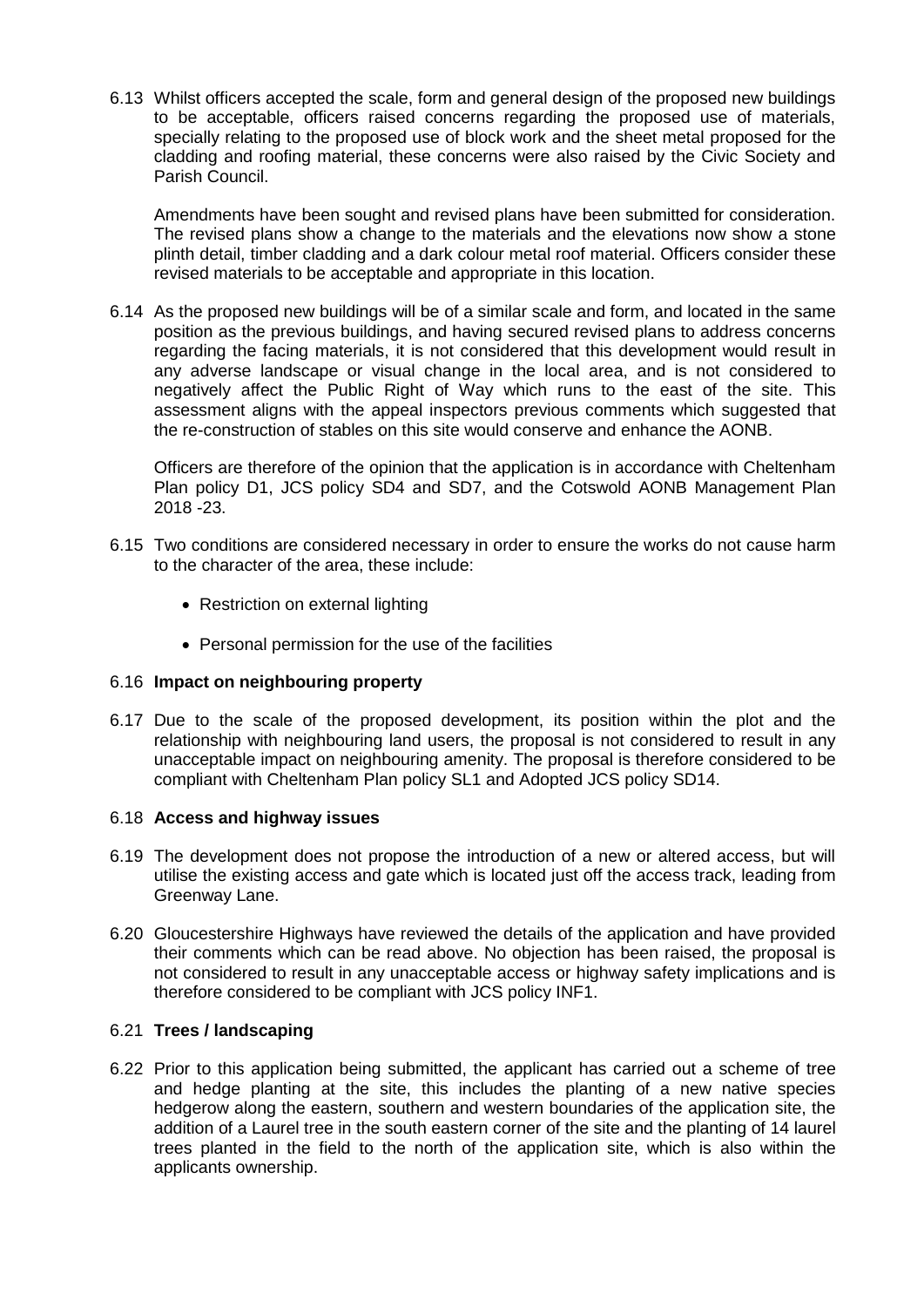6.23 The council's Tree Officer has reviewed the application and has provided detailed comments that can be read above. No objection has been raised by the tree officer, but comments regarding the impact of the development on the nearby oak tree have been made. In addition, a concern regarding the laurel trees which may have the potential to be poisonous to horses has also been made.

With regards to the Tree Officers comments, the existing buildings have already been removed therefore a method statement for demolition is not required, however conditions have been suggested which requires a no-dig foundation method within the root protection area of the oak tree and no underground services to be installed within the Root protection area. These conditions will provide suitable protection of the existing Oak tree.

In terms of the already planted Laurel trees, the 14 new trees to the north, are located in a field which is owned by the applicant but is separated from the application site by a fence, these trees therefore do not pose a risk to horses that may be housed on the application site. With regard to the Laurel tree located in the south east section of the site, officers note that this tree needs to be removed, the applicant has therefore submitted revised plans which show this tree will be replaced with a Holm Oak, this will eliminate any risk to any horses.

- 6.24 The planting that has already taken place is a positive gain to the site in terms of landscaping and bio-diversity, these works are similar to those that officers were previously seeking to be carried out by way of condition in the most recently determined application.
- 6.25 Having secured the revised plan, and with the suggested conditions attached, officers consider the proposal to be complaint with Cheltenham Plan Policies GI2 and GI3 and JCS policy SD9.

#### 6.26 **Impact on protected species**

- 6.27 Records identify that important species have been sighted near the application site in the past and in particular various species of bats were recorded in 2017, the sightings were recorded as 210 metres from the site. In addition badgers have been recorded in 2017, also 210m from the site.
- 6.28 During an earlier application on the site (20/00154/FUL), an ecological assessment was provided which concluded that there was an 'occasional pipistrelle night roost used by a small number of individual bats located within the existing stable building', which would have required suitable mitigation measures. As the original stable buildings have now been demolished this roost no longer exists, however officers consider it is necessary that any new building on the site should provide provision of bat roosting facilities. Therefore, a condition has been attached which requires the provision of a bat box to be attached to the new stable building.
- 6.29 It is important to note that all bat species, their breeding sites and resting places are protected by law as they are European Protected Species.
- 6.30 With regard to badgers, the GCER report acknowledges the presence of Badgers in the local area, however there is no information or evidence to suggest that there are any setts on the application site.

## 6.31 **Other considerations**

*Public Sector Equalities Duty (PSED)*

As set out in the Equalities Act 2010, all public bodies, in discharging their functions must have "due regard" to this duty. There are three main aims: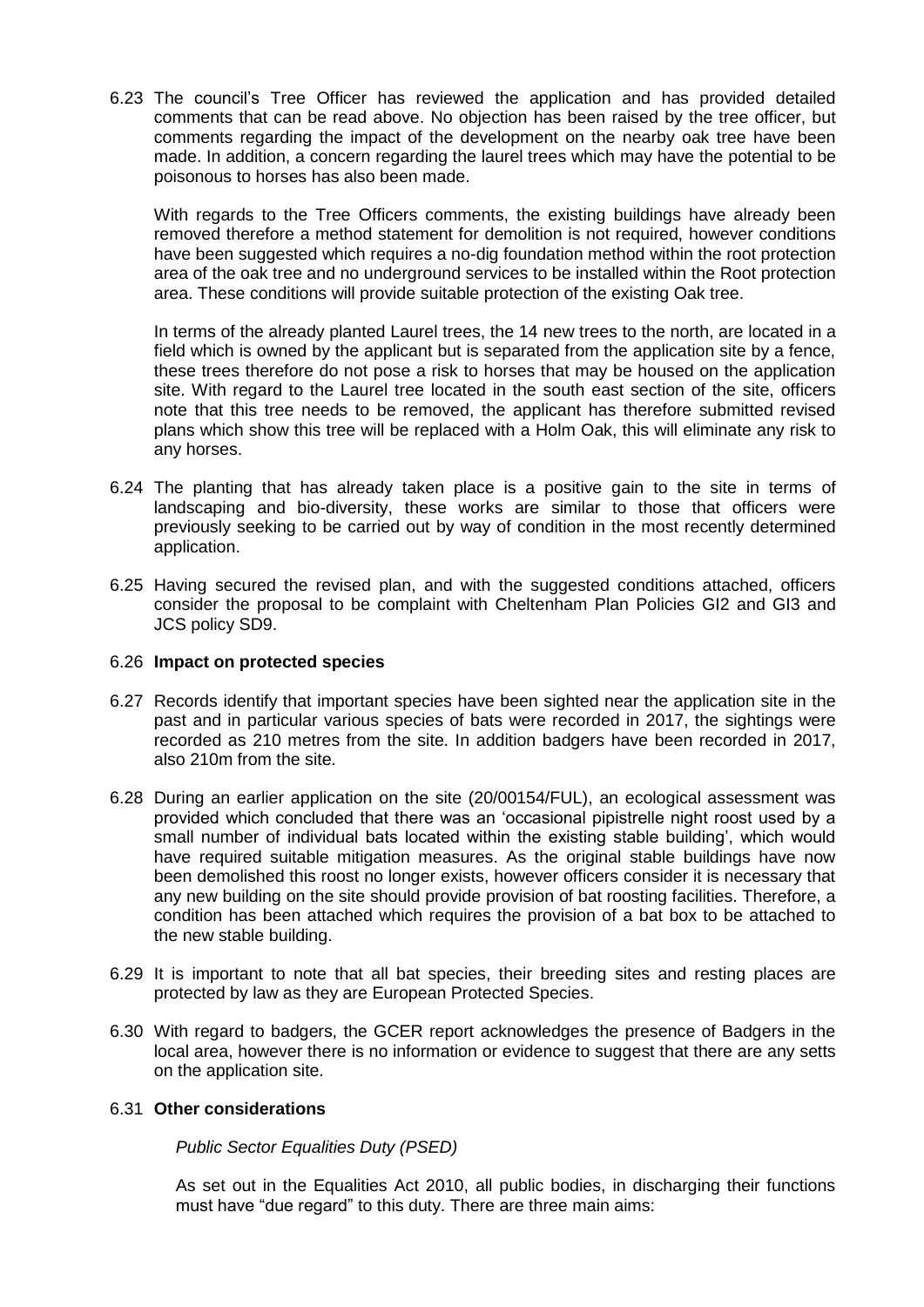- Removing or minimising disadvantages suffered by people due to their protected characteristics;
- Taking steps to meet the needs of people with certain protected characteristics where these are different from the needs of other people; and
- Encouraging people with certain protected characteristics to participate in public life or in other activities where participation is disproportionately low.

Whilst there is no absolute requirement to fully remove any disadvantage, the duty is to have "regard to" and remove OR minimise disadvantage and in considering the merits of this planning application the planning authority has taken into consideration the requirements of the PSED.

In the context of the above PSED duties, this proposal is considered to be acceptable.

## **7. CONCLUSION AND RECOMMENDATION**

7.1 Having considered all of the above and having sought revised plans to address concerns raised by officers, in consultee comments and in neighbour representations, the application is considered to represent acceptable development that accords with local and national policy. Therefore, officer recommendation is to permit the application, subject to the conditions set out below;

## **8. CONDITIONS / INFORMATIVES**

1 The planning permission hereby granted shall be begun not later than the expiration of three years from the date of this decision.

Reason: To accord with the provisions of Section 91 of the Town and Country Planning Act 1990, as amended by Section 51 of the Planning and Compulsory Purchase Act 2004.

2 The planning permission hereby granted shall be carried out in accordance with the approved plans listed in Schedule 1 of this decision notice.

Reason: For the avoidance of doubt and in the interests of proper planning.

3 Should the proposed development require new foundations, a no-dig (eg pile and beam or raft) foundation type shall be used for any foundation works required within the Root Protection Area of the existing Oak Tree.

Reason: To safeguard the existing tree(s) in the interests of visual amenity, having regard to policies GI2 and GI3 of the Cheltenham Plan 2020. Approval is required upfront to ensure that important trees are not permanently damaged or lost.

4 No underground services shall be routed through the Root Protection Area of the existing Oak Tree.

Reason: To safeguard the existing tree(s) in the interests of visual amenity, having regard to policies GI2 and GI3 of the Cheltenham Plan 2020. Approval is required upfront to ensure that important trees are not permanently damaged or lost.

5 The facilities hereby granted shall only be for the benefit of residents of Oakfield House Stables and shall not be used for any commercial or business activities.